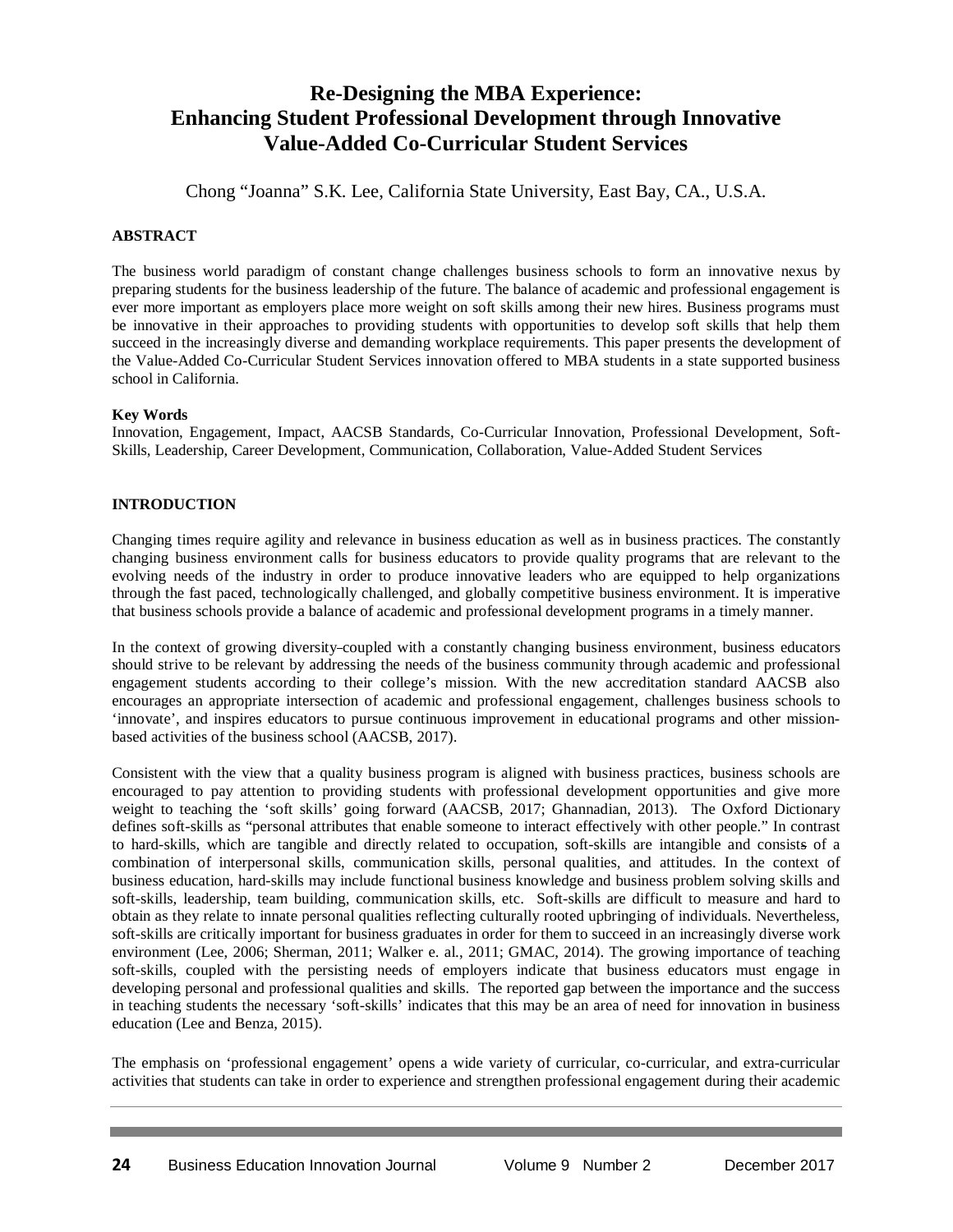careers in various business programs. This may call for a shift towards innovative approaches that provide the right type and amount of professional engagement programs that offer flexibility in helping students of diverse backgrounds develop the desired skills. For example, students' needs for oral communication workshops may vary depending on a number of student characteristics such as language skills, personality, confidence, and experience. Some students may need more practices and more individual coaching than the others. The varying degree of acculturation may also be a factor determining the amount of practice necessary before a student develop confidence in public speaking. These additional needs cannot be met in the academic curriculum only for the reason that repeated feedback and practice opportunities are limited in core courses in the academic program. However, additional training opportunities can be provided as value-added services though co-curricular activities and workshops with a purpose to augment the standardized exposures in the core curriculum, which is required of all students. These value-added services can be offered as optional activities that students can choose to participate as needed. They may include but are not limited to workshops, seminars, boot camps, and other activities designed to develop and polish professional skills. They may be offered at no cost to students or at the cost that cover the operating expenses depending on the financial situation of the institution.

The purpose of this paper is two-fold: to report on a journey of an MBA program, which engaged in innovating student services efforts by providing a series of Value-Added Co-curricular Student Services, and to discuss how the student services program led to further innovation and impact on students, curriculum, and other programs.

## **Background**

#### *Areas of MBA Curricular Innovation*

As mentioned in the previous section, business programs need to innovate in order to deliver educational experiences that prepare students for the changing requirements of the industry. Educators have sought sources of innovation in various aspects of business programs. A historical look at the MBA programs revealed that the content of MBA core curriculum had remained relatively unchanged between 2005 and 2013, and that MBA program innovation has taken place mostly in its structure, timing, integration, flexibility, and co-curricular activities (Eliott and Fox, 2015).

Of the most notable type of innovation is the Co-Curricular Innovation which includes a variety of activities, workshops, and seminars used to innovate MBA experiences providing personal and professional development opportunities outside of classrooms. The Co-Curricular Innovation is acknowledged as the most fertile soil for quick, nimble and truly unique innovation due to the fact that there is less bureaucracy in co-curricular activities innovation. For instance, workshops designed to enhance personal and professional skills do not need to go through the lengthy curriculum approval process before they can be made available to a group of students. As such, an innovative and/or effective content and pedagogy can be implemented as they are developed, benefiting students in time for their job interviews before graduation. Yet, the impact of personal and professional development programs can be equally as profound, if not more, than the academics (Eliott and Fox, 2015).

## *Motivation for CSUEB's Co-Curricular Innovation*

As previously mentioned, business programs need to do a better job in developing soft skills that employers value. This new emphasis on soft skills and intersecting academic engagement with professional engagement poses challenges and opportunities for a business program to be creative and flexible in offering opportunities for students of various background to effectively develop soft skills. The diverse student body as well as different core course instruction adds to the source of development gap and variation that needs to be addressed by the flexibility of the co-curricular programs, which can be offered as add-ons to different students as needed. Consistent with the aforementioned reason for Co-Curricular Innovation, CSUEB's MBA program looked into a flexible way to augment students' MBA learning experiences by providing additional opportunities for students to further develop and improve soft skills learned from classroom as value-added student services, which are optional but open to all graduate students.

The California State University, East Bay (CSUEB) is known to be one of the nation's most diverse higher education institutions. The profile of the University's MBA students reflects this much celebrated diversity, showing roughly equal representation of men and women in the program with the average age of thirty two. Approximately seventy percent of students have an average of six years of work experience. Nineteen different ethnic groups are represented in the four hundred total MBA student population including African American, Indian, Chinese,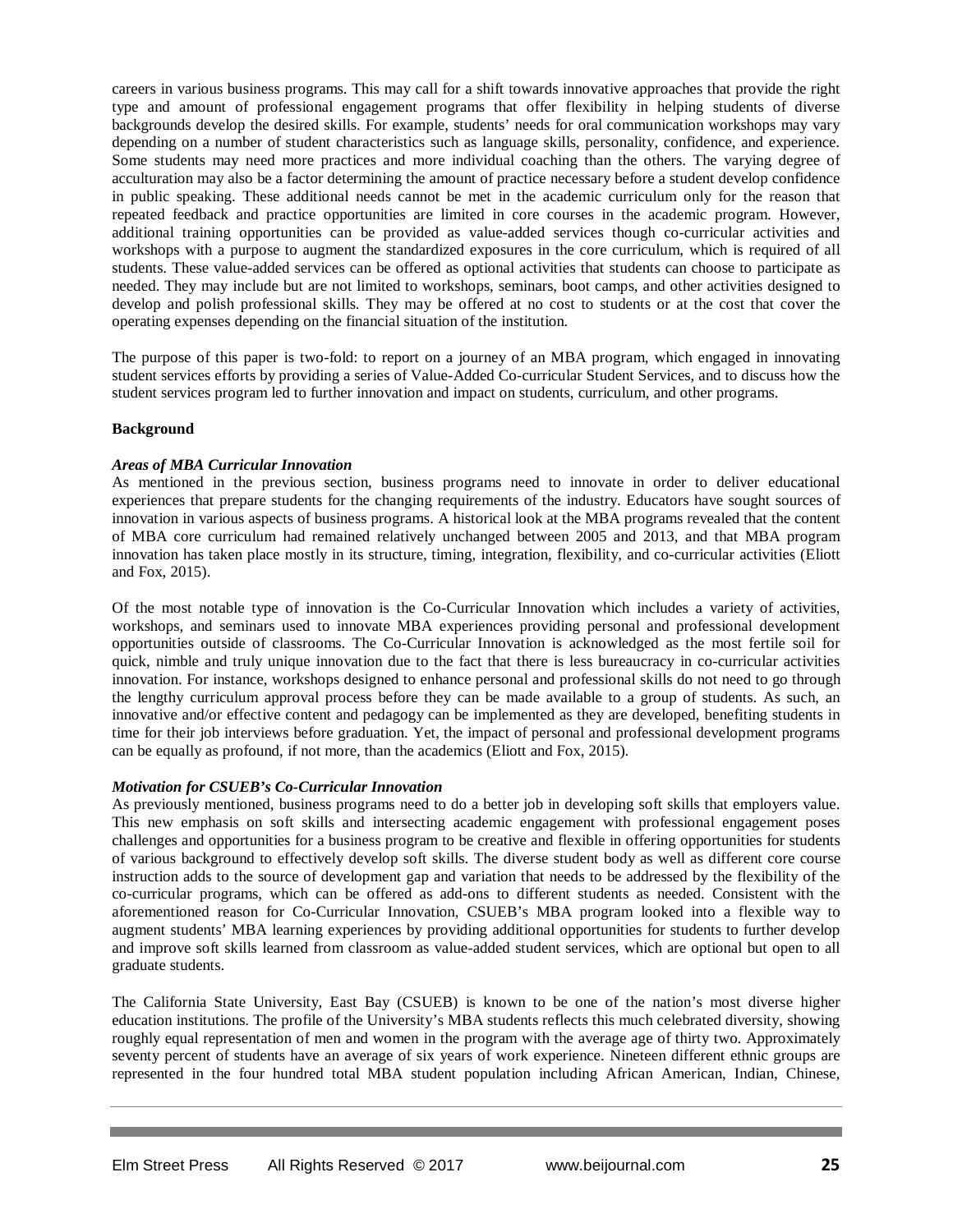European, Filipino, Indonesian, Japanese, Korean, Middle Eastern, Mongolian, Pakistani, Russian, Taiwanese, Thai, Vietnamese, and others [\(http://www.csueastbay.edu/cbe/mba-options/student-profile.html\)](http://www.csueastbay.edu/cbe/mba-options/student-profile.html) .

Reflecting the diverse backgrounds, CSUEB MBA students display varying degree of academic and professional development needs, which make it extremely difficult, if not impossible, to address them all in the classroom through the core curriculum. In addition to diversity in students, instructors use different pedagogy in their approach to teaching/developing soft skills in their classrooms, which adds to the variation in MBA students' overall learning experiences. As noted previously, the lengthy and bureaucratic curriculum development process makes it difficult to incorporate effective soft skills pedagogy into the required core curriculum in such a way that ensures consistent delivery in a timely manner. The limitation of bureaucratic curriculum process coupled with the variations in students and instructors contributes to the sources of the gap between and among the importance, the outcomes, and the timely access to the opportunity to develop and enhance professional skills. In an effort to address these gaps, the CSUEB College of Business and Economics has been offering the Value-Added Co-Curricular Student Services (VACCSS) to MBA students so that students can develop and improve their professional skills as needed in the area of their concerns, with the desired frequency in a timely manner, before they complete the program.

Listed in the following are a few motivating factors that pointed to the CSUEB's MBA Co-Curricular innovation as Value-Added student services:

Access: To make impactful learning experiences accessible to all MBA students both in topics and in pedagogy. Innovative teaching practices can be made available to all interested students in the form of professional development workshops.

Flexibility: To provide professional development opportunities to students in the areas of their needs. Students are motivated to build skill sets to fill their needs in a flexible, personalized, and engaging environment.

Continuous Improvement: To provide students an individual opportunity to close the loop in the Assurance of Learning Process. The flexible nature offers a channel for reinforcing student learning outcomes before students leave the program.

Timeliness: To facilitate timely introduction of the most needed areas of professional development on demand without having to impose on faculty with additional content or a new soft skill development pedagogy. In addition, the new content and pedagogy can be introduced as they are developed because the co-curricular student service workshops are not subjected to the University's curriculum procedure.

Student Service: To facilitate community of learning and professional development through enhanced student services.

Relationship Building: To connect students with the College's Administration and Graduate Programs Office.

The services are organized by the College's Graduate Programs Office as part of student services. The director of the program identifies the needs, plans workshop sessions, identifies instructors, works with instructors to develop sessions, and oversees the execution of workshops. The sources of the workshop the College's advisory board members. The workshops are offered on Saturdays from 8:00 a.m. to 4:30 p.m. Two staff coordinators provide support through the process of event planning, communication, administration, and evaluation. Participants are provided both breakfast and lunch in all full day workshops. All value-added services workshops are funded by the College and offered to College's graduate students at no cost to them. The College's administrative leadership view this as an opportunity to communicate their commitment to student success.

The following section describes a series of Value-Added Co-Curricular Student Services (VACCSS) introduced to CSUEB MBA students and discusses the benefits of each services to students, faculty, and the program.

## **Innovation, Engagement, and Impact of Value-Added Co-Curricular Student Services Offered**

In search of a specific topic of VACCSS activities, several sources provided valuable insights. The sources that contributed to determining workshop topics include the Program Outcomes Assessment data, student suggestions, employer input, and best practice instructions. The CSUEB College of Business and Economics introduced a series of VACCSS workshops from Fall 2013 to Spring 2017. They include the Leadership Communication Bootcamp I, Innovative Leadership and Design Thinking, Personal Branding and Social Media Networking, and Advanced Leadership Communication II. Participant feedback was obtained from each workshop offered in order to gauge the effectiveness of the VACCSS activity. The feedback instrument measured the level of satisfaction, the best takeaways, and other suggestions including interested workshop topics and areas for improvements. Reflecting the results of participant satisfaction survey, the summary of VACCSS activities are documented and presented in the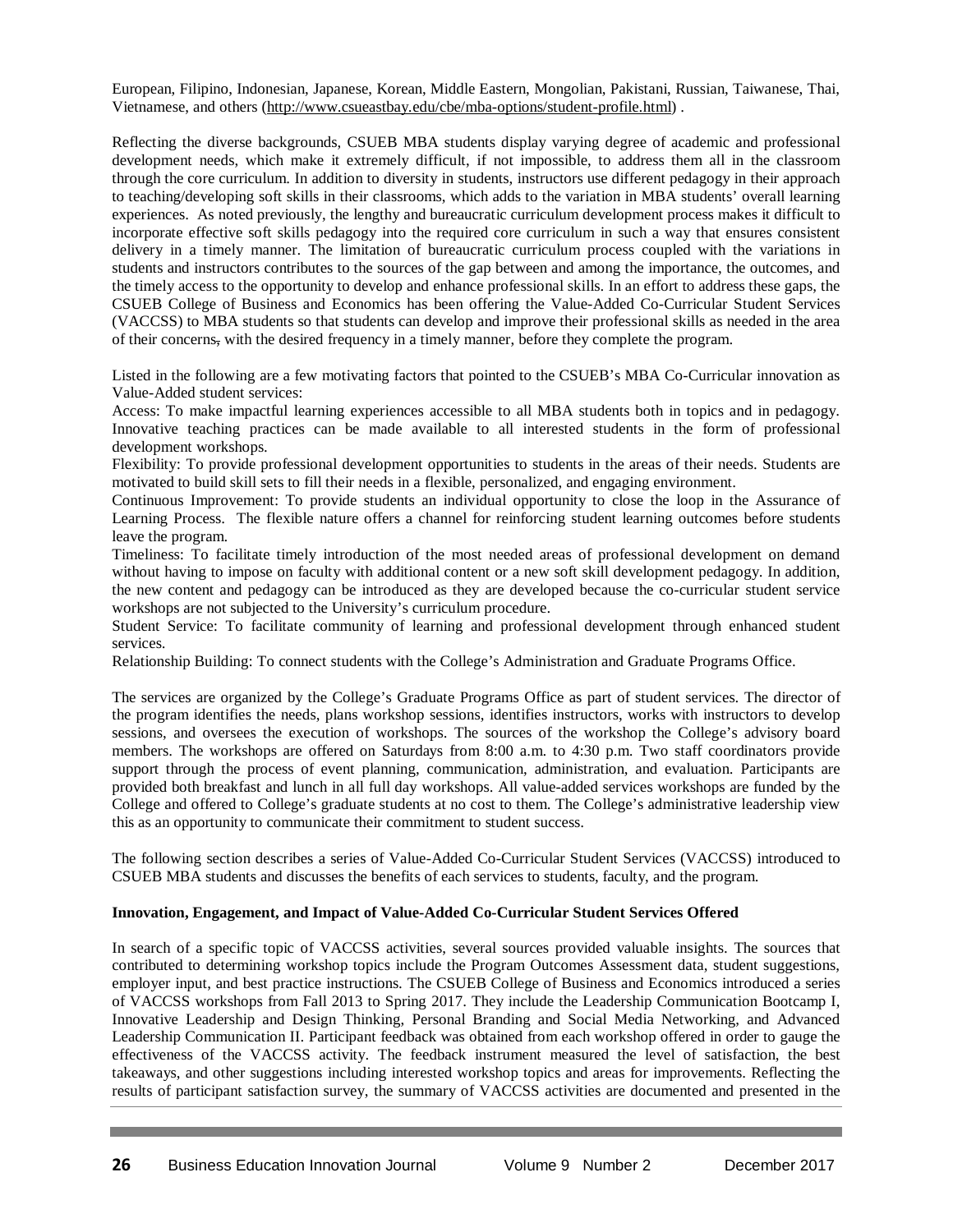framework of innovation, engagement, and impact, following a brief description of each workshop in the next section.

#### *Leadership Communication Bootcamp I*

The CSUEB College of Business and Economics introduced its first Value-Added Co-Curricular Student Service in Fall 2013 with the MBA Leadership Communication Boot Camp. The primary purpose of this workshop was to provide MBA students an opportunity to improve on 'Oral Communication' skills which had been identified as a persisting area of improvement by the program assessment until Spring 2013. In addition, it was observed that students responded exceptionally well to the workshop type pedagogy of coaching and mentoring. The interactive communication skill building exercise, "Lead Through Inspiring Others," has been offered to MBA students on Saturdays as a full day immersion experience during Fall quarter since Fall 2013. Building upon the understanding of leadership communication principles, students are immersed in hands-on exercises to develop and enhance their communication skills. The purposes of the boot camp are to provide the opportunity to break the barrier in communication and to offer additional opportunity to practice the tools learned. A sample agenda for the boot camp include the following:

Authentic Leadership: Communication Principles; What Employees Want; Purpose of Theatre; Actor's Skills About Me: What I want you to know about me is; My Communication Goal is; What's Holding me Back; My Legacy

The Tempest: Be Not Afeared; The Isle is Full of Noises; Sounds and Sweet Airs; That Give Delight and Hurt Not Story Telling for Leaders: Video; Story Telling Skills Theatre Skills: Paired Walks; Discussions; Presentation

The session begins with a lecture and overview founded upon the theme of inspiring leadership and presence (Duarte, 2010; Halpern and Lubar, 2004). Student participants are exposed to instructions and case discussions, and walk through techniques and exercises designed to build eye contact, positive body language, theatre skills, active listening and inspiring story-telling. The Communication Boot Camp focuses on behavioral learning and resembles the interactive workshops that practitioners attend to strengthen their professional development. Participants are required to move around throughout the workshop and as such, the workshop requires a large, open space with flexible repositionable classroom furniture.

Throughout the session, students were mentored as a group, split into small groups, and coached individually. Three coaches were present to work with students. Table 1 presents a summary of engagement and impact of various workshops. As shown in the table, over 200 students participated in the Leadership Communication Boot Camp. The students' feedback on the boot camp experience was excellent (rating of 4.81 on a five point scale with 5 being "very satisfied"). Almost all participating students indicated appreciation for improvement in their skills and confidence in public speaking, listening and inspiring/connecting with others. The pedagogy used in the boot camp has been adopted in the MBA core course on Managerial Communication, since Fall 2014. The continuing success of the course led to development of a new MBA core course, Leadership Communication in Organizations, during the curriculum reform in the Quarter to Semester (Q to S) conversion process. The new course will take effect in Fall 2018.

## *Innovative Leadership and Design Thinking Workshop*

Inspired by impactful student experiences in one of the MBA elective courses in Fall 2014, the College introduced the new workshop on "Leading to Innovate," in Winter 2015. The workshop engaged students through the Design Thinking process and helped them build innovative leadership skills. Use of the Design Thinking approach as the pedagogy to instill creativity not only accomplished the goal of teaching innovation skills but also offered the benefit of learning how to create mutual dependency for productive collaboration (Brown, 2008; 2015; Wagner, 2012). This Design Thinking workshop is offered once a year. The hands-on one day (Saturday) workshop includes in its agenda activities such as The Intrigue of Design Thinking, Marshmallow Project, Fun Exercise, RT Model, Wallet Project, Silly Cow Exercise, Ready Set Design, etc.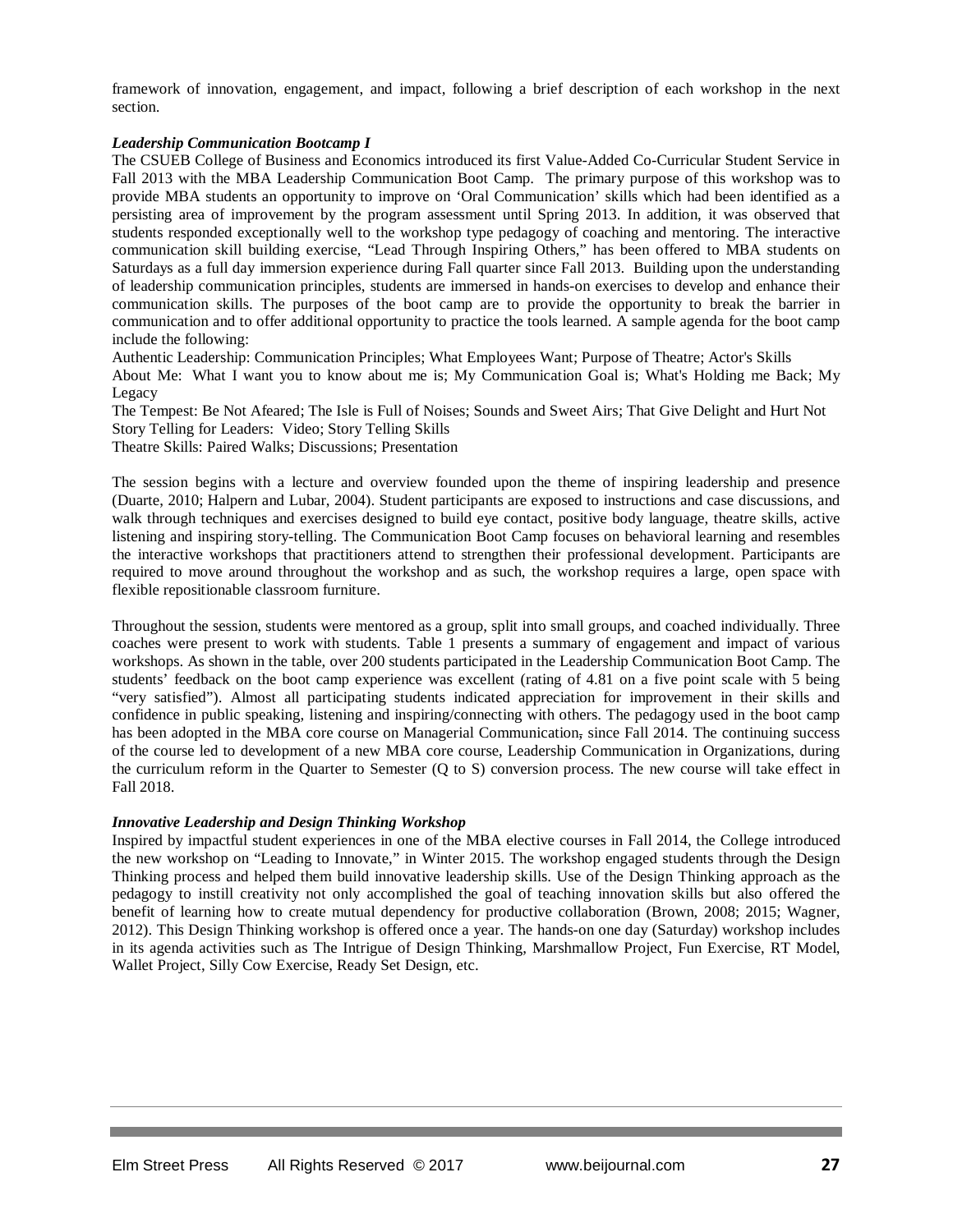# **Table 1: Summary of Innovation, Engagement, and Impact of the Value Added Co-Curricular Student Services at CSUEB**

| <b>Innovation</b>                                      |                                                                                                                                            | <b>Engagement</b> | <b>Impact</b>               |                                                                                                                                                                                                                                                                                           |
|--------------------------------------------------------|--------------------------------------------------------------------------------------------------------------------------------------------|-------------------|-----------------------------|-------------------------------------------------------------------------------------------------------------------------------------------------------------------------------------------------------------------------------------------------------------------------------------------|
| Workshop Title                                         | Offerings                                                                                                                                  | Attendance        | <b>Overall Satisfaction</b> | <b>Best Takeaways</b>                                                                                                                                                                                                                                                                     |
| Leadership<br>Communication<br>Bootcamp I              | First offered in Fall<br>2013; offered once<br>in the beginning of<br>the Fall or Spring<br>Quarter of each<br>academic year to<br>present | 205               | 4.81                        | Connection made with peers;<br>Listening, Connecting, and<br>Story-telling; Confidence in<br>public speaking; Confidence<br>working with diverse cultural<br>group; Positive energy; Body<br>language, eye contact, and voice<br>command; Presentation skills.                            |
| Innovative<br>Leadership though<br>Design Thinking     | Launched in<br>Winter 2015;<br>offered in Winter<br>Quarter                                                                                | 55                | 4.85                        | Empathy for human centered<br>design; Team building - learning<br>to collaborate; Design Thinking<br>principles and process; New<br>perspective on 'failing', fail early<br>fail often; Rapid prototyping;<br>Networking                                                                  |
| Advanced<br>Leadership<br>Communication<br>Bootcamp II | Launched in Spring<br>2017                                                                                                                 | 27                | 4.91                        | Trust building; PERMA;<br>Connecting with others;<br>Communication skills - listening;<br>Communication - expressing<br>myself; Inspirational leadership;<br>Leadership skills.                                                                                                           |
| Personal Branding<br>and Social Media<br>Networking    | Launched in Spring<br>2014; offered in<br>Spring quarter                                                                                   | 123               | 4.85                        | Confidence in job search; How to<br>use Social Media (SM) to brand<br>myself; How to manage my SM;<br>How to use SM to look for a job;<br>Updated resume; Optimized<br>LinkedIn profile; Using SM tools<br>to boost my online presence;<br>Feedback on my resume; How to<br>brand myself. |

The workshop is noted to be of high value with 4.85 out of 5 mark in overall satisfaction. One notable valuable outcome of the workshop was reported to be learning to build 'empathy', appreciate 'rapid prototyping', engage in the process of relevant innovation, and to collaborate in so doing. Inspired by student suggestions, courses in marketing and entrepreneurship have adopted Design Thinking as a pedagogy to help students engage in collaborative exercises and facilitate the use of Design Thinking as a process to innovate. In addition, per the curriculum reform of the Quarter to Semester conversion, a couple of new courses in Management have been developed incorporating the topic of Design Thinking, effective Fall 2018.

# *Personal Branding and Social Media Networking*

In Spring 2014, the College began offering one day workshop on Personal Branding through Social Networking, which was designed to help MBA students jump-start their future career path. The goal was to help students develop their personal professional brand and to deploy their social media networking strategy. The deliverables of the workshop were the development of their personal brand profile and its launch in their new or revised LinkedIn profile. The agenda of this action packed workshop included: The Importance of Networking; One-on-One Resume Reviews; Defining YOUR Online Brand; Creating a Perfect "Digital Handshake" on LinkedIn; Networking on LinkedIn; Creating and Protecting Your Online Personal Brand and E-Reputation; and "Make it Happen!"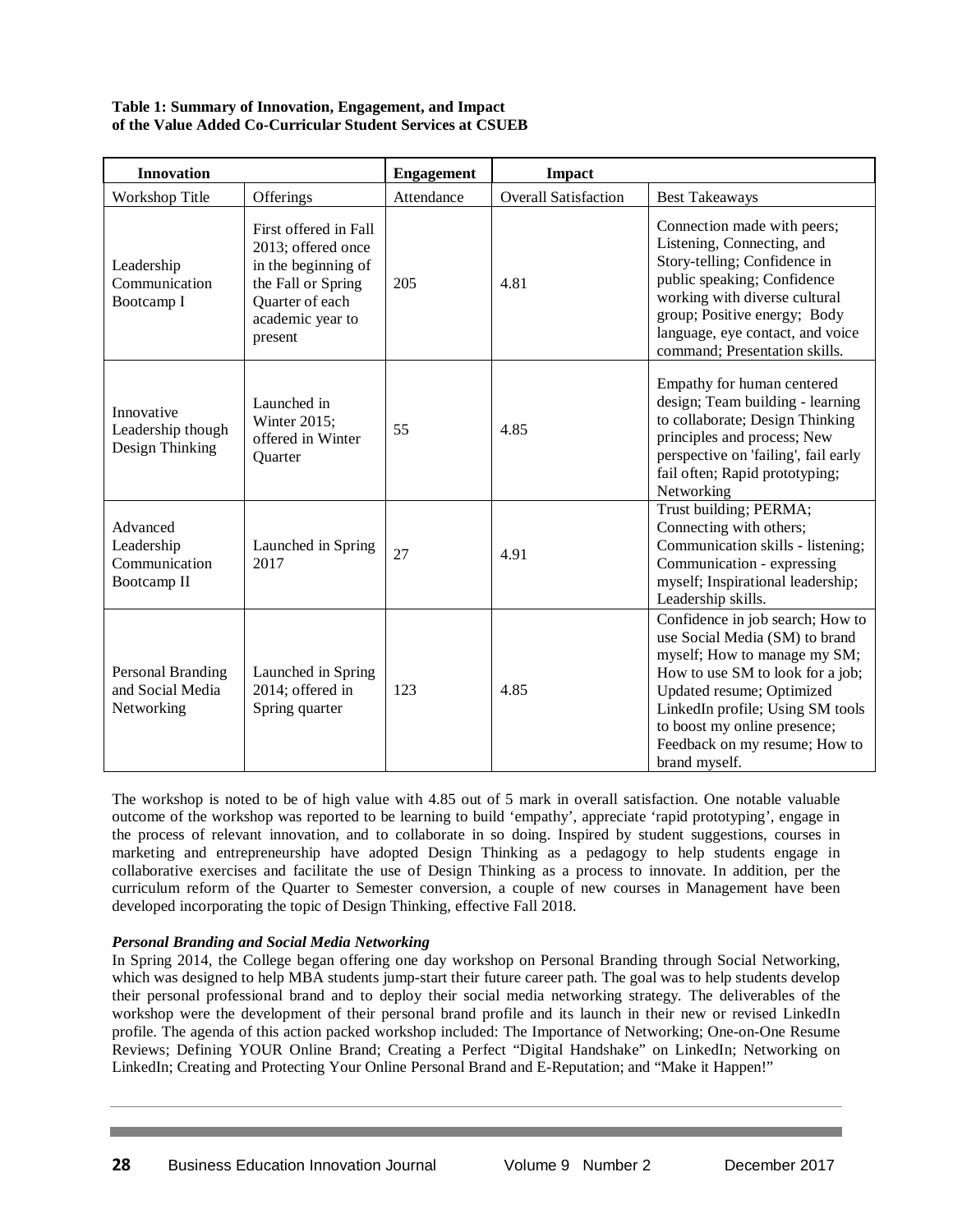Participants leave with a complete LinkedIn profile and feedback for a polished resume. This career development workshop is offered once a year. Students' responses to this workshop has been phenomenal. Participants highly appreciate the tangible outcomes of the workshop that give them more confidence in their pursuit of personal branding and professional networking through social media. As shown in the Table 2, the demand for this workshop has been growing and it opens doors to other on- and in- demand career development workshops such as 'Negotiating for Salary', 'Professional Networking', and 'Conflict Resolution', etc. The College has launched a new Career Development Center, which has been carrying on some of the popular career development workshop topics in their new service to students. In terms of its impact on the curricular development, it validated the importance and the relevance of a new MBA core course on "Negotiation", which will take effect in Fall 2018.

### *Advanced Leadership Communication—Boot Camp II*

In Spring 2017, encouraged by the pedagogy used in one of the MBA core courses, Executive Leadership, the College's Graduate Programs Office launched a new advanced level of Communication Boot Camp designed to help students build skills for effective leadership such as motivating, persuading, coaching, and developing others. This workshop is considered a continuation of The Leadership Communication Boot Camp I. This workshop can be used to train the trainers (i.e., coaches). The potential impact of this workshop can be that it would enable the College to scale the 'coaching' pedagogy as we envision expanding the effective workshop methods to other areas including undergraduate business majors, other non-business students, alumni, and external constituents in the community at large. It may further enable the College to engage various constituents and to make a notable impact in the diverse community of our service.

#### **CONCLUSION**

#### **The Impact of the Value-Added Co-Curricular Student Services (VACCSS)**

In total, the VACCSS generated over 400 cases of engaged participation in a series of professional development workshops since its first launch in Fall 2013. This service was offered to students at no additional cost as an expression of the College's commitment to student success. One of the most important benefits has been that the VACCSS helped CBE to reinforce our efforts to create an innovative and engaged learning environment, to communicate the culture of student-centeredness, and to connect the students with the College administration. It should be noted that all students participated in the VACCSS activities showed a very high level of satisfaction with and appreciation for the College administration as well as faculty and staff. For example, the recent Princeton Review survey of 'Student Says' reflects on the students' appreciation of this service offered by the College administration.

In addition, the VACCSS provided a channel for the MBA program to help students strengthen the areas that needed to be reinforced, catering to students with need for additional practice opportunities. Furthermore, the flexible nature of the VACCSS opens doors to a wide variety of developmental topics and areas that are desired by students, many of which are also desired highly by employers. Table 2 presents a summary of student suggestions and a list of desired topics for future VACCSS innovation. It is encouraging to note that participating students demand more of the same types of workshops for their continuous development. Additionally, students would like more topics added such as 'Networking', 'Negotiating for Salary and Benefits', 'Excel', 'Conflict Resolution', 'Influencing Others', 'Interviewing', and 'Presentation', etc.

Furthermore, because of the flexibility and the low barriers to introduction and attendance, the VACCSS facilitates the diffusion of innovative teaching and learning to instructors as well as to students. It availed the impactful learning experience to a large number of students in a short time. Moreover, the VACCSS have a potential to scale its access to different types and even greater number of constituents. For example, the Communication Boot Camp and its innovative pedagogy have also been expanded to and made available to undergraduate students in the form of the 'Jump-Start' workshop, which is a two full day workshop offered to newly joining undergraduate students. In addition, many non-business major students have expressed their desire to attend and benefit from the workshops and courses that use effective workshop style pedagogy, which are offered by the College.

As to its impact on curriculum innovation, the success stories of VACCSS facilitate buy-in of faculty in the process of curriculum revision and encourages the consideration of introducing or adopting innovative instructional approaches and pedagogies. The VACCSS may be used as a channel to connect valued student services with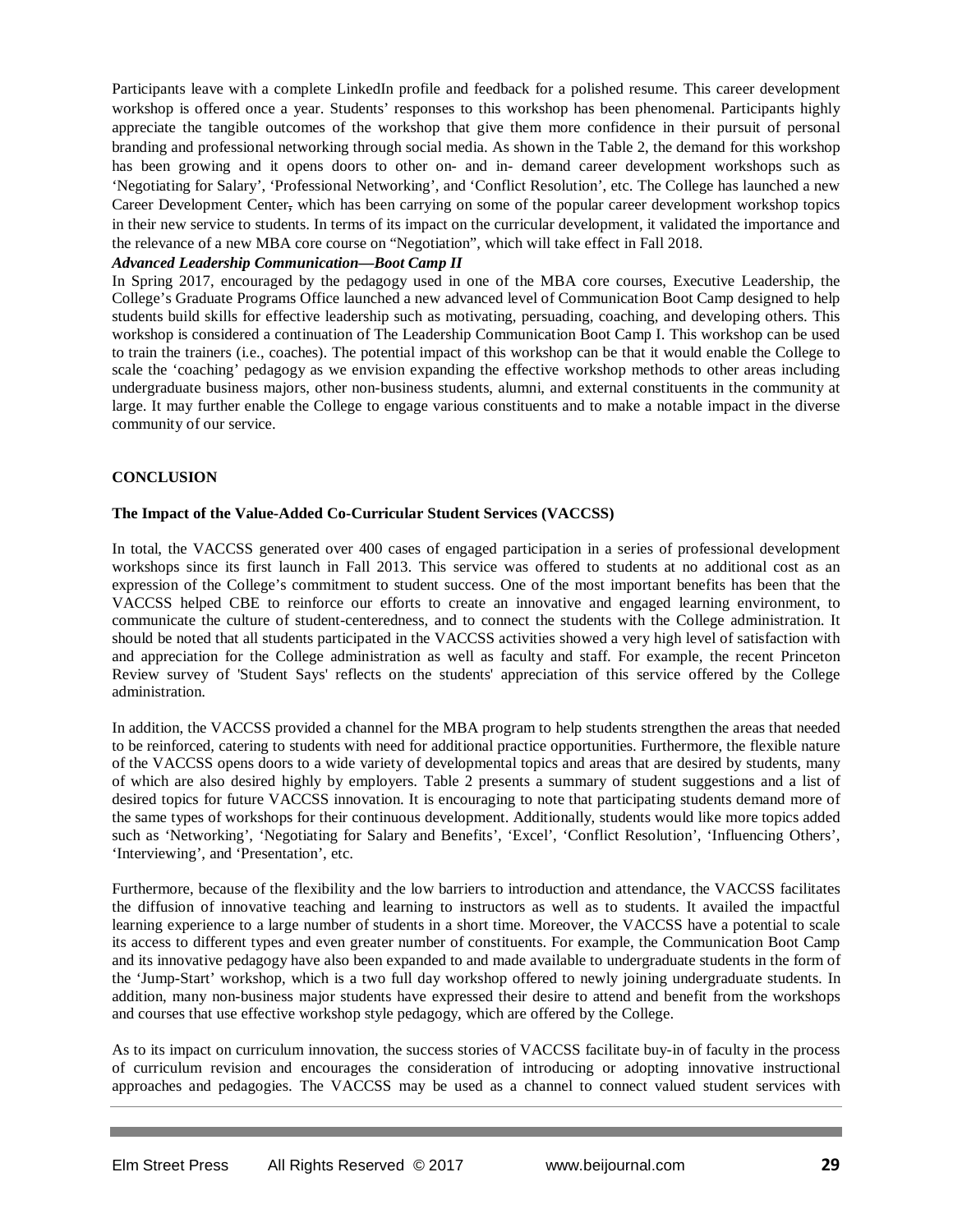classrooms by serving as an incubator for developing and assuring impactful instructional contents and methods. Furthermore, when aligned with the required curriculum, co-curricular activities can be considered effective "closing of the loop" actions in the process of Assurance of Learning (AACSB, 2013).

| <b>Innovation</b>                                      |                                                                                                                                                              | <b>Suggestions for Future</b>                                                                                                                                                                                                                               |                                                                                                                                                                                                                        |  |
|--------------------------------------------------------|--------------------------------------------------------------------------------------------------------------------------------------------------------------|-------------------------------------------------------------------------------------------------------------------------------------------------------------------------------------------------------------------------------------------------------------|------------------------------------------------------------------------------------------------------------------------------------------------------------------------------------------------------------------------|--|
| Workshop                                               | Offerings                                                                                                                                                    | Suggested future workshops                                                                                                                                                                                                                                  | Comments/Suggestions                                                                                                                                                                                                   |  |
| Leadership<br>Communication<br>Bootcamp I              | First offered in<br>Fall 2013;<br>offered once in<br>the beginning of<br>the Fall or<br><b>Spring Quarter</b><br>of each<br>academic year<br>since Fall 2013 | Networking; Presentation;<br>leadership training; Career<br>development; Job search;<br>resume; Job interview skills;<br>Power Point, Excel, Data<br>Visualization, Graphics; Other<br>soft skills; Time management<br>and organization skills;<br>Teamwork | Great start to the quarter;<br>Perfect timing at the<br>beginning; More of the<br>same workshop; More<br>opportunities to practice.                                                                                    |  |
| Innovative<br>Leadership<br>though Design<br>Thinking  | Launched in<br>Winter 2015;<br>offered in<br>Winter Quarter                                                                                                  | Leadership; Coaching; People<br>management; Networking                                                                                                                                                                                                      | More opportunities to<br>practice Design Thinking;<br>Should be a required MBA<br>core; Excellent tool for<br>creating dependency in<br>teamwork facilitating<br>collaboration; A must for<br>teambuilding exercise    |  |
| Advanced<br>Leadership<br>Communication<br>Bootcamp II | Launched in<br>Spring 2017                                                                                                                                   | Conflict Resolution; Excel;<br>Growing self-confidence;<br>Leadership-influencing others.                                                                                                                                                                   | More opportunities to<br>practice; more exercises<br>for coaching and<br>influencing.                                                                                                                                  |  |
| Personal<br>Branding and<br>Social Media<br>Networking | Launched in<br>Spring 2014;<br>offered in Spring<br>quarter                                                                                                  | Networking; Social Media<br>Marketing; Excel;<br>Presentation; Writing; Power<br>Point presentation; Negotiating<br>for salary and Benefits;<br>Interviewing; Career<br>Development Topics -<br>interview, career<br>advice/strategy.                       | More/deeper engagement<br>in personal branding;<br>Should be offered more<br>often (e.g., every 4<br>months); Smaller session<br>size would be more<br>desirable for more<br>individual attention from<br>the coaches. |  |

#### **Table 2: Summary of Student Suggestions for Future Development**

Externally, the VACCSS innovation enabled the CSUEB College of Business and Economics participate in the AACSB's call for "Innovation that Inspire" in 2015. The CSUEB VACCSS is presented as one of 350 programs that responded to this call. In addition, the practice of Co-Curricular innovation was recognized in the CEO magazine, helping the CSUEB MBA program placed among the "Tier 1" programs per the ranking of the Europe based magazine targeted to business practitioners. In closing, the student service innovation experience reported has been rewarding to both the students and the College. Business education programs are encouraged to engage in Cocurricular innovation activities in the form of Value-Added Student Services. The student service channel can and should be as an active participant in delivering quality business education that offers a relevant balance of academic and professional development.